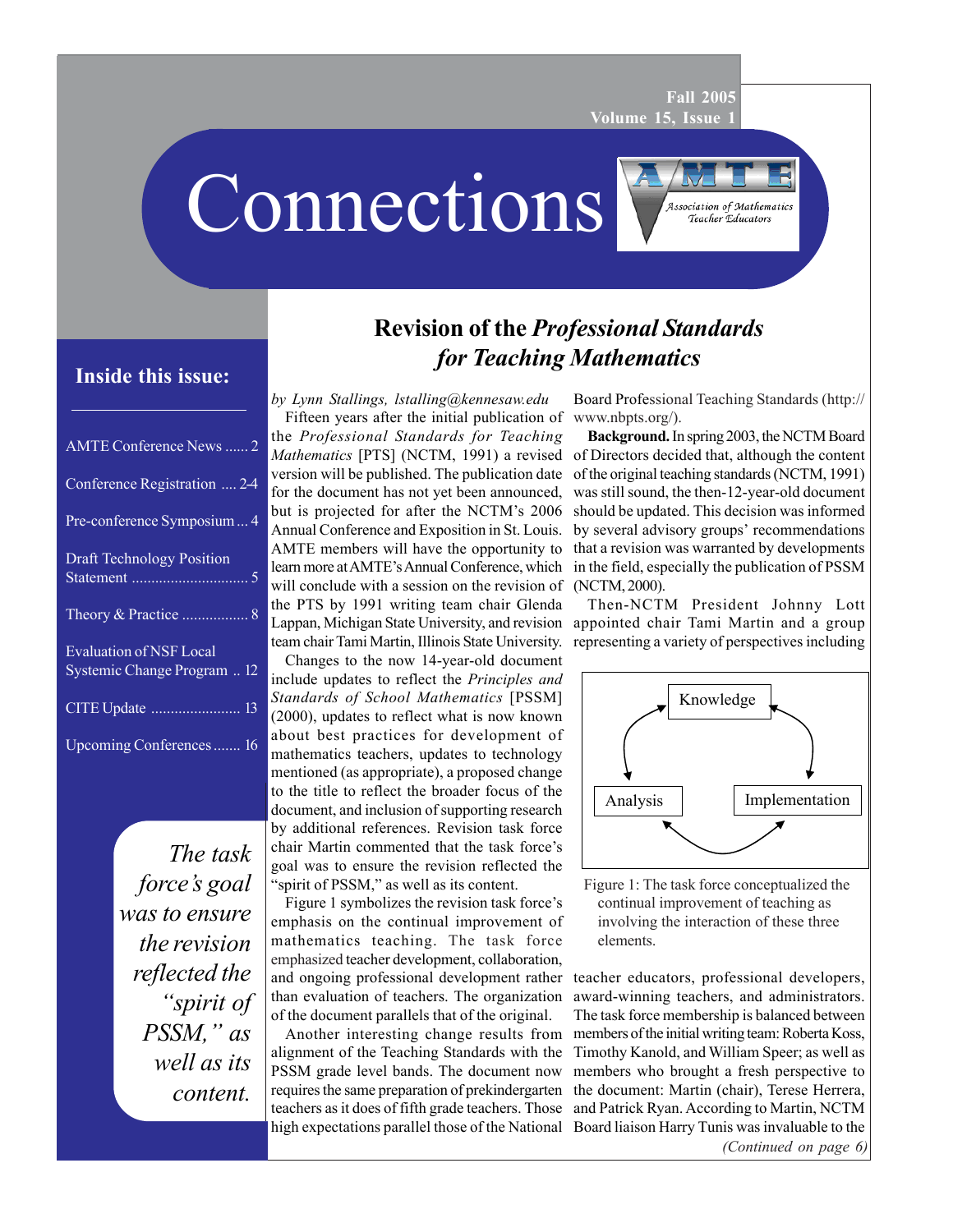Page 2

**The Association of Mathematics Teacher Educators** http://www.amte.net

#### **President**

Sid Rachlin Department of Mathematics & Science Education East Carolina University<br>(919) 843-4119 ra rachlins@mail.ecu.edu

#### **Past President**

Karen Karp Department of Teaching & Learning University of Louisville<br>(502) 852-1654 ka karen@louisville.edu

#### **Secretary**

Mary Margaret Shoaf Department of Mathematics Baylor University (254) 710-6563 mm\_shoaf@baylor.edu

#### **Treasurer**

Mark Klespis Department of Mathematics & Statistics Sam Houston State University<br>(936) 294-1577 klesnis klespis@shsu.edu

**Board Members-at-Large** Tom Bassarear School of Education Keene State College tbassare@keene.edu

W. Gary Martin Department of Curriculum & Teaching Auburn University martiwg@auburn.edu

Barbara Pence Department of Mathematics San Jose State University pence@math.sjsu.edu

**Executive Director** Nadine Bezuk San Diego State University 6475 Alvarado Road, Suite 206 San Diego, CA 92120 (619) 594-3971 nbezuk@mail.sdsu.edu

#### **NCTM Representative**

Susann Mathews Department of Mathematics & Statistics Wright State University (937) 775-3187 susann.mathews@wright.edu

*Connections* **Editor** *Please direct all comments, questions, or submissions to the editor.* L. Lynn Stallings Department of Secondary & Middle Grades Education, MB #0122 Kennesaw State University (770) 420-4477 lstalling@kennesaw.edu

*Connections* **Editorial Board:** Kathleen Lynch-Davis Appalachian State University lynchrk@appstate.edu

Troy Regis University of Missouri tprb62@mizzou.edu

Tracy Rusch Wright State University tracy.rusch@wright.edu

### **AMTE Tenth Annual Conference Information**

The Tenth Annual Conference of the Association of Mathematics Teacher Educators (AMTE) will be held in Tampa, Florida, from Friday, January 27, through Saturday, January 28, 2006. Conference activities will begin with a Pre-conference Symposium on Thursday evening, January 26, 2006. Watch http://www.amte.net for the complete conference program.

### **REGISTRATION INFORMATION**

The conference registration fee includes admission to all sessions and the Browsing Room. In addition, a large portion of the fee includes continental breakfast, lunch, dinner, and afternoon snack on Friday and continental breakfast and lunch on Saturday. With your conference registration, you can renew your membership in AMTE by paying the \$45 dues (\$22.50 for students). The table found on the Conference Registration Form details the categories of registration.

Please note that

- registration costs vary by postmark date,
- total registration is limited to 400 participants, and
- no on-site registration will be available.

We encourage you to register early.

### **HOTEL RESERVATION INFORMATION**

To reserve your room for the conference, call the phone number listed below or make your reservations online via the AMTE website. Be sure to mention the "Association of Mathematics Teacher Educators" conference when you call. The reservation deadline for the hotel is Friday, January 6, 2006. We have a block of rooms arranged for the conference and when the block is full, which may occur prior to January 6, the hotel will accept reservations at the hotel's prevailing rate and only on a space-available basis.

> Renaissance Tampa Hotel International Plaza 4200 Jim Walter Blvd. Tampa, FL 33607 (813) 877-9200 www.renaissancehotels.com/tpaim (800) HOTELS 1 (Reservations) or (813) 877-9200 Single or Double Occupancy: **\$139 per night**

The deadline for reservations at our group rate is Friday, **January 6, 2006** or until the room block is full. Reservations made after that date will be accepted on a space-available basis at the hotel's prevailing rate.

Procedure for on-line hotel reservations:

- 1. Go to http://marriott.com/property/propertypage/ tpaim?groupCode=amtamta&app=resvlink
- 2. Complete the information requested, including your desired check-in and check-out dates, and the number of guests attending.

Remember, reservations at our group rate can be made until January 6, 2006 or until the room block is full.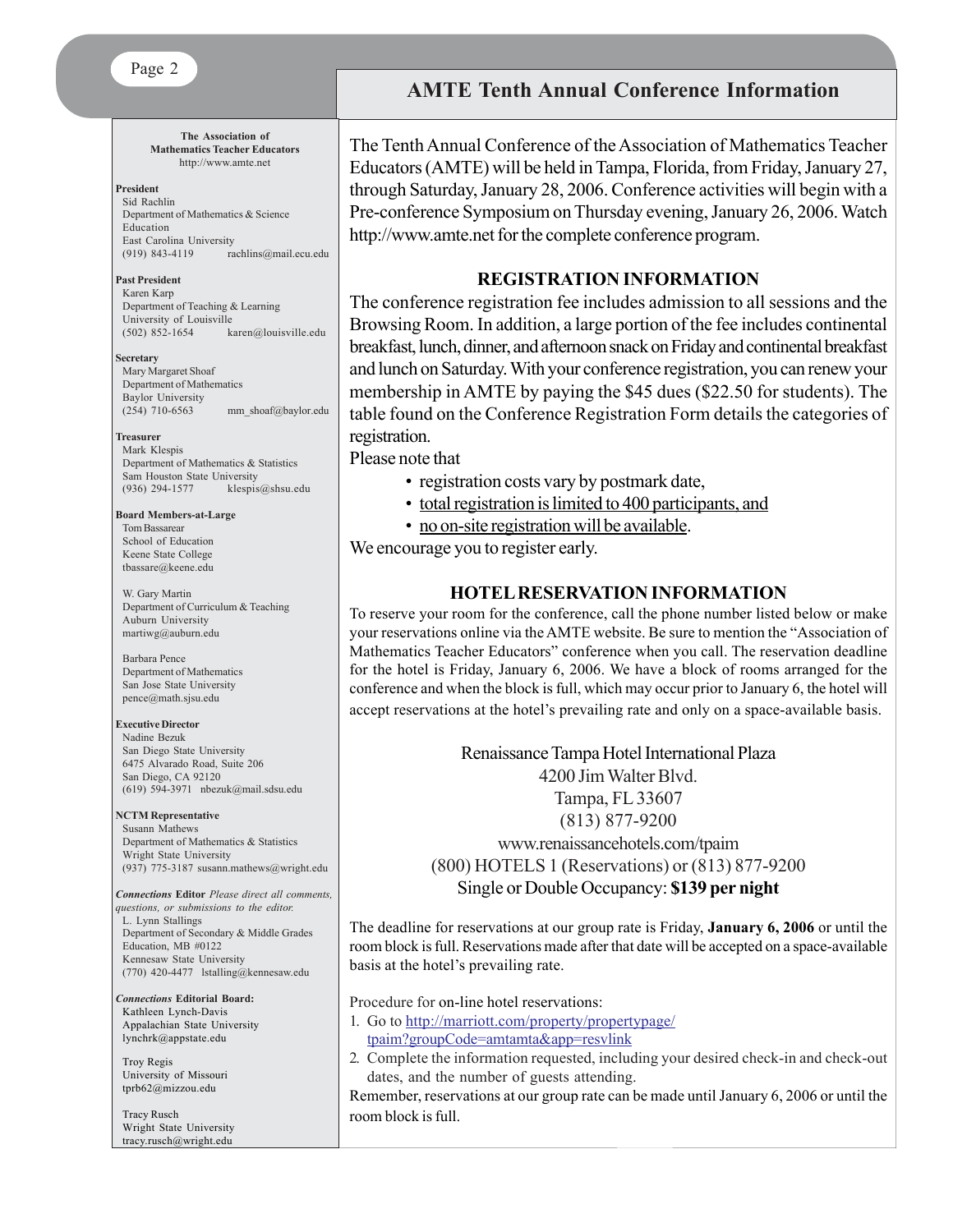

### **ASSOCIATION OF MATHEMATICS TEACHER EDUCATORS TENTH ANNUAL CONFERENCE**

January 26 – 28, 2006

Tampa, FL

**REGISTRATION FORM**

| Name<br><u> 1980 - Jan Sterling von de Sterling von de Sterling von de Sterling von de Sterling von de Sterling von de S</u> |                                                         |                          |
|------------------------------------------------------------------------------------------------------------------------------|---------------------------------------------------------|--------------------------|
|                                                                                                                              |                                                         | [ ] Home [ ] Institution |
|                                                                                                                              | State/Province __________                               | Zip/Postal Code          |
|                                                                                                                              |                                                         |                          |
|                                                                                                                              | Institution Name                                        |                          |
| Check here if you are a <b>speaker</b> _______                                                                               | (the deadline for speaker registration is Nov. 1, 2005) |                          |

### **CONFERENCE FEES** (amounts listed are US funds)**:** NOTE: THERE WILL BE NO ONSITE REGISTRATION AVAILABLE. Also please note that conference registration is limited to 400 people.

|                                       | Registration                  | Late           | Indicate           |
|---------------------------------------|-------------------------------|----------------|--------------------|
|                                       | (Postmarked by                | Registration   | <b>Amount Paid</b> |
|                                       | Nov. 21)                      | (Postmarked    | <b>Below</b>       |
|                                       |                               | by Dec. $19$ ) |                    |
| <b>Member Registration</b>            | \$230                         | \$270          |                    |
| Non-Member Registration               | \$275                         | \$315          |                    |
| Registration and Membership Dues      | \$275                         | \$315          |                    |
| Graduate Student Member Registration* | \$160                         | \$185          |                    |
| Graduate Student Registration and     | \$182.50                      | \$207.50       |                    |
| Membership Dues*                      |                               |                |                    |
| Pre-conference Symposium              | $Free-$                       | N/A            | Check              |
| (Thursday, 1/26, 5:30 - 7:00 p.m.)    | preregistration               |                | here to attend     |
| Note: dinner is on your own.          | required                      |                |                    |
| Pre-conference Technology Workshop**  | $Free-$                       | N/A            | Check              |
| (Thursday, 1/26, 1:30 - 4:30 p.m.)    | preregistration               |                | here to attend     |
|                                       | required                      |                |                    |
|                                       | <b>TOTAL AMOUNT SUBMITTED</b> |                |                    |

**Meals included in the registration fee:** 

### **Friday: continental breakfast, lunch and dinner buffets and afternoon snack Saturday: continental breakfast and lunch buffet**

**Special dietary needs:** 

(must be received by Dec. 19, 2005)

\*Graduate student advisor's signature

\*\*The Pre-conference Technology Workshop is limited to the first 50 registrants.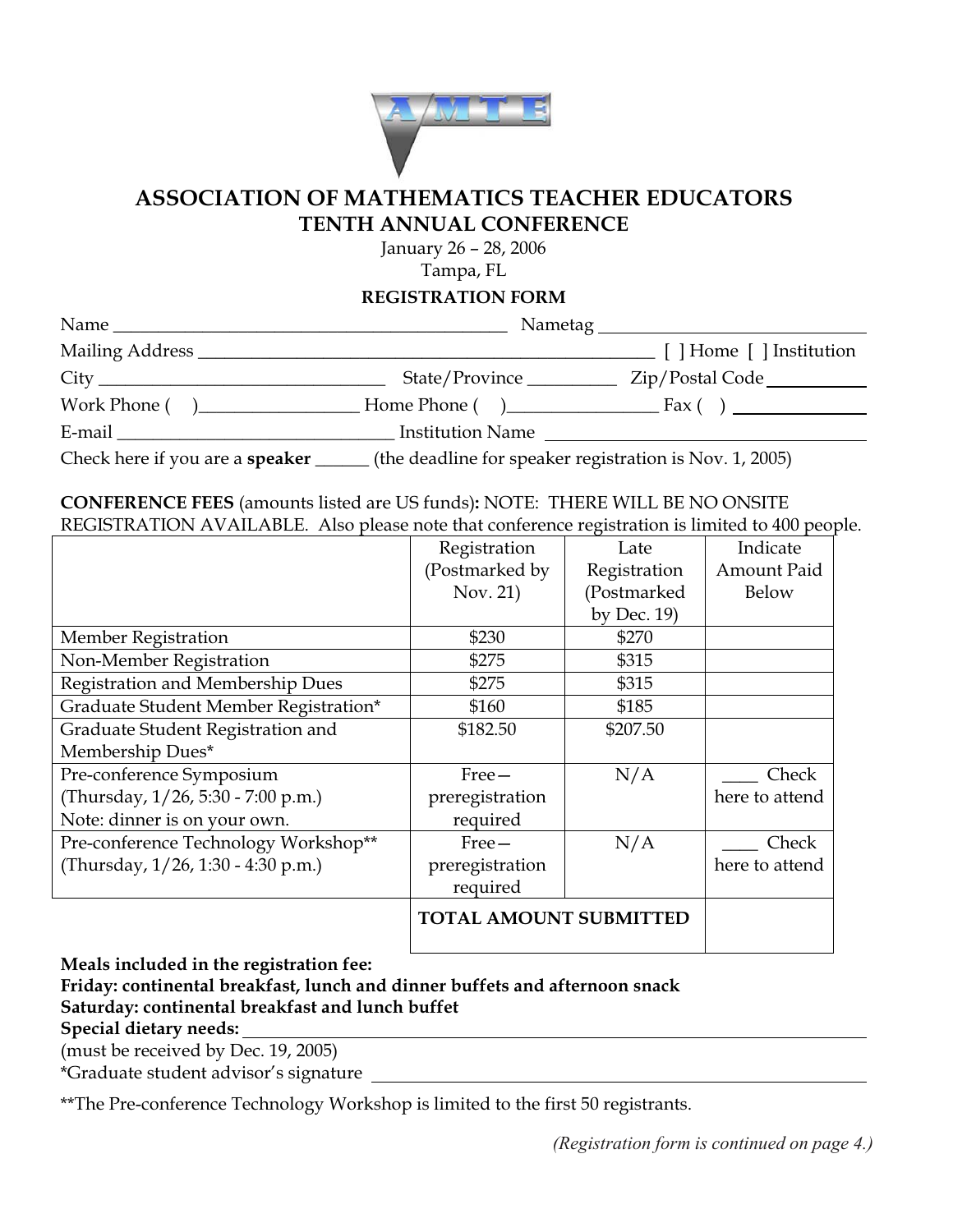Mail Registration Form with check made payable to AMTE to:

| <b>AMTE Conference Registration</b>    |
|----------------------------------------|
| Dr. Mark Klespis- AMTE Treasurer       |
| Department of Mathematics & Statistics |
| Box 2206                               |
| Sam Houston State University           |
| Huntsville, TX 77341-2206              |
| 936-294-1577                           |
| 936-294-1882 (fax)                     |
| klespis@shsu.edu                       |

### **If paying by credit card, please complete the following information:**

| Type of card (circle one):      | Visa | <b>MasterCard</b> | <b>Discover</b> |
|---------------------------------|------|-------------------|-----------------|
| Name as it appears on the card: |      |                   |                 |
| Card number:                    |      | Expiration:       |                 |
| Amount to be charged:           |      |                   |                 |

### **PRE-CONFERENCE SESSIONS AND SYMPOSIUM Thursday, January 26, 2006**

### **1:30 - 4:30 PM AMTE-Sponsored Technology Workshop**

The AMTE Technology Committee will conduct a workshop entitled "Technology PCK (or TPCK) and the Preparation of Mathematics Teachers for Teaching Mathematics With Technology."

### **5:30 - 7:00 PM AMTE Pre-Conference Symposium**

### **New Directions and Focus for Standards, Curricula, and Assessments**

The AMTE Pre-conference Symposium will be held in Salon D of the Renaissance Tampa Hotel International Plaza. Speakers include Randall Charles, Francis (Skip) Fennell, Cathy Seeley, and Rose Mary Zbiek. There is no fee to attend, but we ask that you indicate your plan to attend by checking the box on the registration form so we may plan for seating. This year, Thursday dinner is on your own and several restaurants are within walking distance of the hotel.

#### **Sessions Sponsored by Other Groups 9:00 - 11:30 AM NCTM/NCATE Program Reviewer Training or 1:30 - 4:00 PM**

The National Council of Teachers of Mathematics will offer the same session entitled "NCTM/ NCATE Program Reviewer Training Workshop" at the two times listed.

### **11:00 AM - 2:30 PM TI-Navigator™ Basics**

Texas Instruments will conduct a session entitled "TI-Navigator™ Basics to Get You Started in Your Classroom," which requires a registration fee of \$10. Lunch will be provided.

### **12:00 - 4:00 PM Using Mathematical Knowledge for Teaching**

The Center for Proficiency in Teaching Mathematics will conduct a session entitled "Using Mathematical Knowledge for Teaching as a Learning Opportunity for Teacher Developers."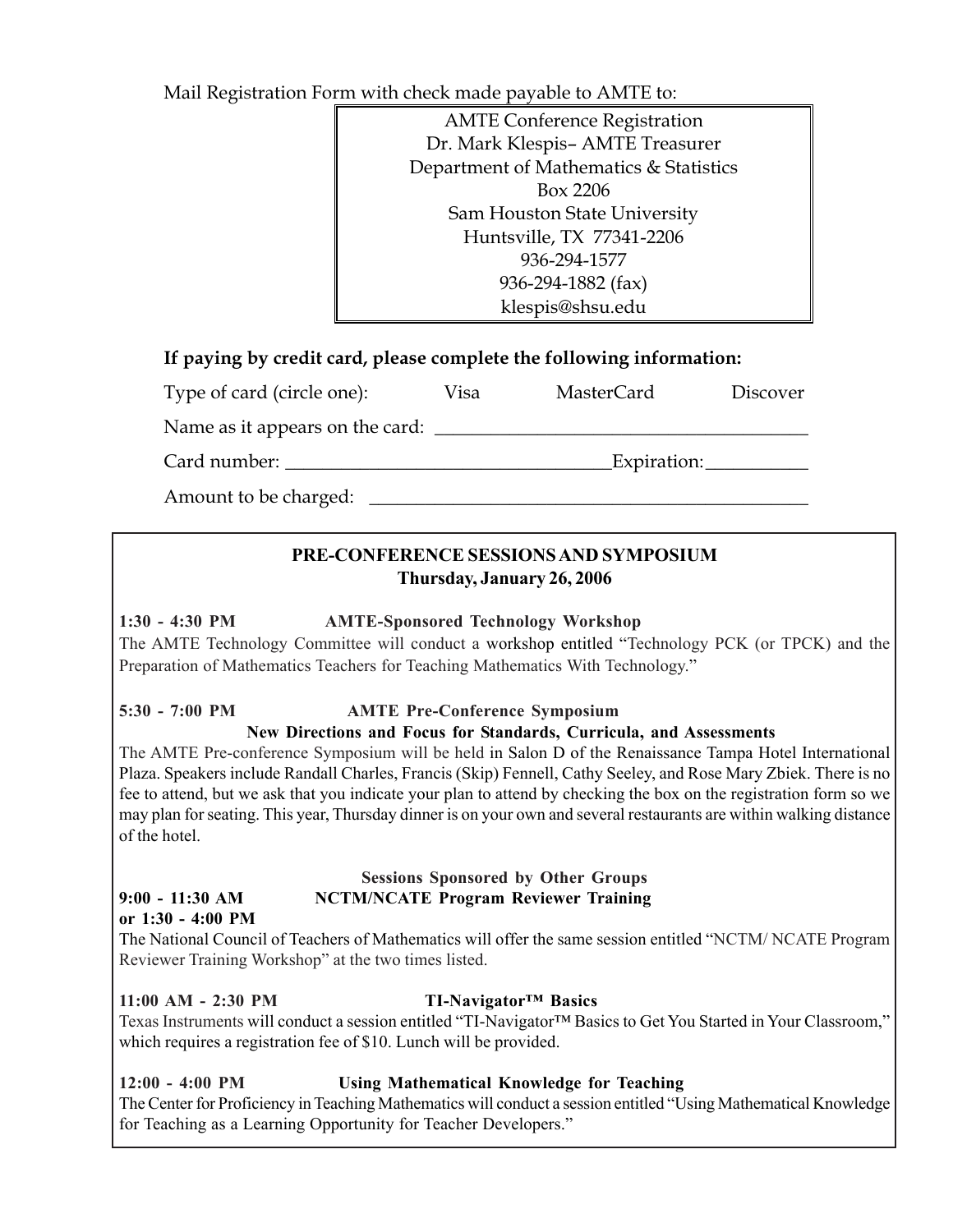### *AMTE Technology Statement Draft:* Page 5 **Preparing Teachers To Use Technology To Enhance The Learning Of Mathematics**

*This draft was developed by members of AMTE's Technology Committee (2005), with assistance of Virgil Fredenberg, Christine Browning, and over 65 participants in the Technology Pre-Conference Session at the AMTE's 2005 Annual Conference. Committee members include Maggie Niess (chair), Oscar Chavez, Marcia Weinhold, Shannon Driskell, David Pugalee, Joe Garofalo and Board Liaison Gary Martin. Please send comments to Chair Maggie Niess at niessm@onid.oregonstate.edu*.

The Association of Mathematics Teacher Educators (AMTE) supports the National Council of Teachers of Mathematics' (NCTM) Technology Principle: "Technology is essential in teaching and learning mathematics; it influences the mathematics that is taught and enhances students' learning." Mathematics teacher preparation programs must ensure that all mathematics teachers and teacher candidates have opportunities to acquire the knowledge and experiences needed to incorporate technology in the context of teaching and learning mathematics.

#### *What is meant by the use of technology in the context of teaching and learning mathematics?*

Mathematics teacher preparation programs must<br>
and all mathematics teacher preparation programs must<br>
nearm anthematics and the impact technology can<br>
candidates have opportunities to acquire the law on learning;<br>
candidat Technology in this context includes computers with appropriate mathematical software, Internet and other digital resources, handheld computing tools and their extensions, and future and emerging forms of similar devices and applications. Technology can be used in a variety of ways to improve and enhance the teaching and learning of mathematics. It can be used to facilitate mathematical discovery, understanding, and connections that may be difficult or impossible without its use. The computational and graphical capabilities of current technologies enable users to efficiently generate and manipulate a variety of representations of mathematical ideas and processes. Activities that engage students in connecting multiple representations (e.g., graphical, numerical, algebraic and verbal), and those that invite students to analyze or create images, visualizations, and simulations provide wide-ranging opportunities for mathematical exploration and sense-making. Instruction that takes full advantage of what technology has to offer can encourage, foster, and support students' construction of mathematical knowledge in a variety of ways. Technology can also improve mathematical communication, facilitate more efficient use of mathematical resources, and raise the quality of mathematical products and presentations.

#### *What is AMTE's position on the preparation of mathematics teachers to teach with technology?*

AMTE recognizes that technology has become an essential tool for doing mathematics in today's world, and thus that it is essential for the teaching and learning of mathematics. For mathematics teacher candidates to be able to implement appropriate uses of technology in the teaching of K-12 mathematics they should have:

- a deep, flexible, and connected conceptual understanding of K-12 mathematics that acknowledges the impact of technology on what content should be taught;
- a research-based understanding of how students learn mathematics and the impact technology can have on learning;
- a strong pedagogical knowledge base related to the effective use of technology to improve mathematics teaching and learning; and
- appropriate experiences during their teacher preparation program in the use of a variety of technological tools to enhance their own learning of mathematics and the mathematical learning of others.

By the completion of their preparation, new mathematics teacher candidates should be able to:

- demonstrate flexibility with high-quality and creative instructional techniques, both with and without technology, to help students explore and learn mathematics, develop mathematical thinking and communication abilities, and solve complex real-world problems;
- understand, by reflecting on how technology affords and constrains student actions and thoughts, when and how use of technology can advance learning and critical thinking, and when it can hinder the mathematical development;
- efficiently troubleshoot technology difficulties in both student and teacher use; and
- incorporate a variety of assessment techniques, including the use of technology to evaluate students' understanding of important mathematical concepts.

With the needs of future teachers of mathematics in mind, mathematics teacher educators should provide opportunities for teacher candidates to strengthen their knowledge of how to incorporate technology to facilitate student learning of mathematics through experiences that:

allow teacher candidates to explore and learn mathematics using technology in ways that build confidence and understanding of the technology and mathematics;

*(Continued on page 7)*

*Technology can also improve mathematical communication, facilitate more efficient use of mathematical resources, and raise the quality of mathematical products and presentations.*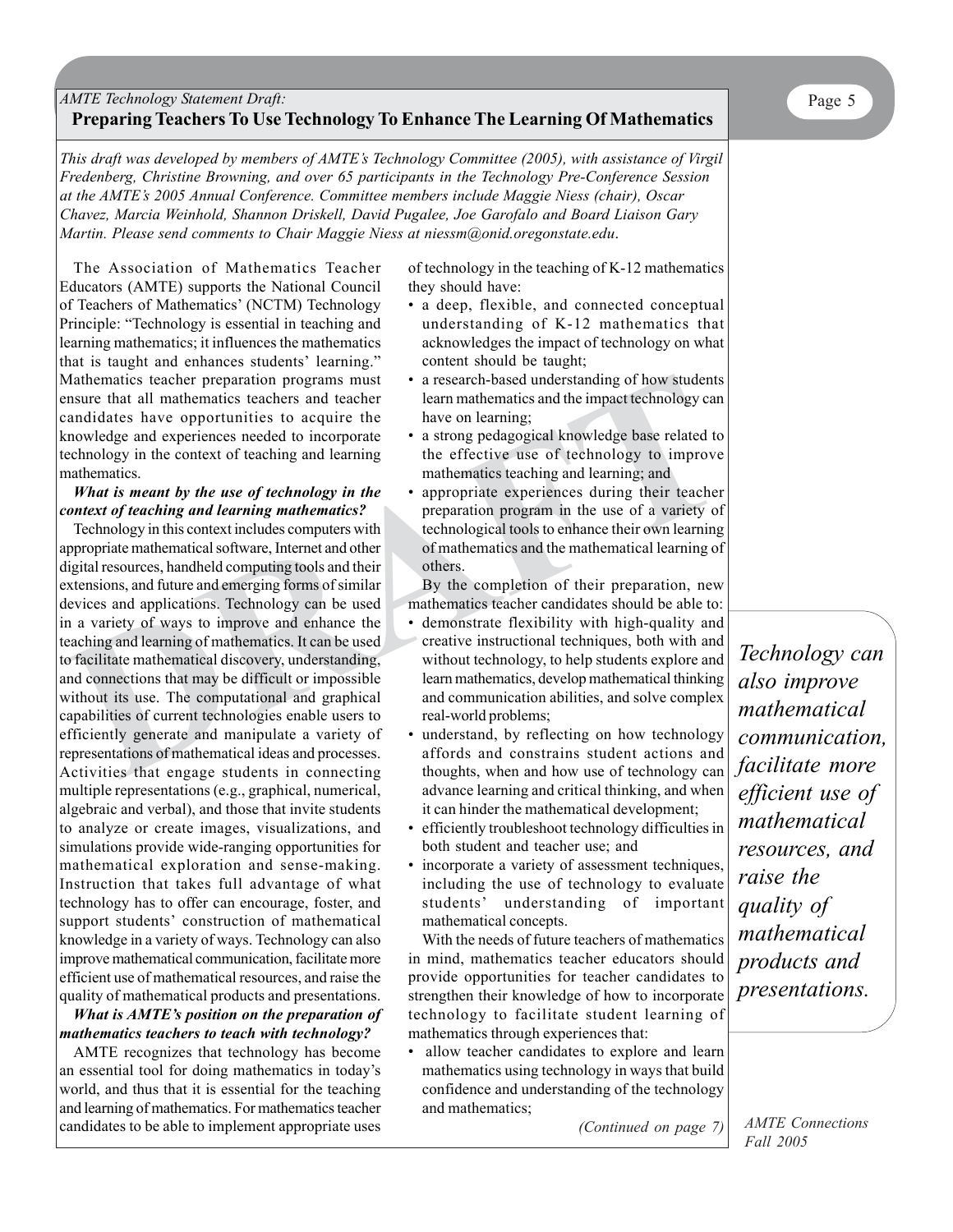## **Revision of** *Principles of Teaching Mathematics (Continued from page 1)*

work of the group. The task force met initially in Bloomington, Illinois in summer 2003. Task force members are profiled on page 7.

*Task force chair Martin said that the challenge was in writing generally enough for all these audiences, yet maintaining appropriate depth for a document of this nature.*

The initial charge by the NCTM Board of Directors included the following responsibilities: revise the existing document to reflect the PSSM's content standards, process standards, principles, and grade-band structure as appropriate; update the Professional Standards for Teaching Mathematics; and write appropriate executive summary documents for the updated Professional Teaching Standards to support NCTM's advocacy in this area. After re-examining the document and considering the charge, the task force adopted several additional goals for the revision: to incorporate updated references throughout the text to show that the document, like PSSM, reflects current literature and is supported by relevant research; to update Standards, elaborations, and vignettes to reflect current perspectives on best practices in teaching, supervision, teacher education, and professional development; to update technology references as needed; to add transitions and summaries throughout the document to help the reader make connections between the vignettes and the Standards they are illustrating; and to add "Questions for the Reflective Practitioner" at the end of each Standard section to promote reflection and connections between the document's recommendations and professional practice.

A draft of the document was circulated for review during summer 2005. NCTM President-Elect Francis (Skip) Fennell coordinated the review process, which is now complete. Approximately twenty reviewers were involved, including mathematicians, mathematics educators, and AMTE members. Reviewers included those who were very familiar with the original document and those selected for expertise in specific areas. During fall 2005, the task

force is considering that feedback and incorporating it as appropriate.

When asked to comment on the task of revising the document, chair Martin said that one of the biggest challenges was that the Teaching Standards document addresses so many different audiences. The audience of the first section is teachers. The audience of the second is teachers, supervisors, and principals. The audience of the third is teacher educators and professional developers. The final section broadens to address all constituencies and all those who have influence over teaching. Martin said that the challenge was in writing generally enough for all these audiences, yet maintaining appropriate depth for a document of this nature.

The brief final chapter "Working Together to Achieve the Vision" addresses members of the larger community interested in mathematics education: parents, business people, universities, and politicians. This chapter is designed to encourage those important groups to reflect on their role in pursuing the common goal of ensuring all students learn to make sense of the world using mathematics. Martin emphasized that all of those audiences were considered in the writing process and will benefit from the final document. She suggests that one of the challenges of dissemination and use of the document might be to ensure all audiences are exposed to the document, from teachers and teacher educators to school-level administrators, to system and state-level administrators, to policy makers and everyone else interested in or influential in mathematics education.

#### **References**

National Council of Teachers of Mathematics. (1991). *Professional standards for teaching mathematics.* Reston, VA: Author.

National Council of Teachers of Mathematics. (2000). *Principles and standards of school mathematics*. Reston, VA: Author.

### **Chapter Titles in the 1991 and 2006 Documents**

### *Professional Standards*

*for Teaching Mathematics* (1991)

- Introduction
- Standards for Teaching Mathematics
- Standards for the Evaluation of the Teaching of Mathematics
- Standards for the Professional Development of Teachers of Mathematics
- Standards for the Support and Development of Mathematics Teachers and Teaching

*Standards for the Mathematics Teaching Profession* (2006)

- Introduction
- Standards for Teaching and Learning of Mathematics
- Standards for the Observation, Supervision, and Improvement of Mathematics Teaching
- Standards for the Education and Professional Development of Teachers of Mathematics
- Working Together to Achieve the Vision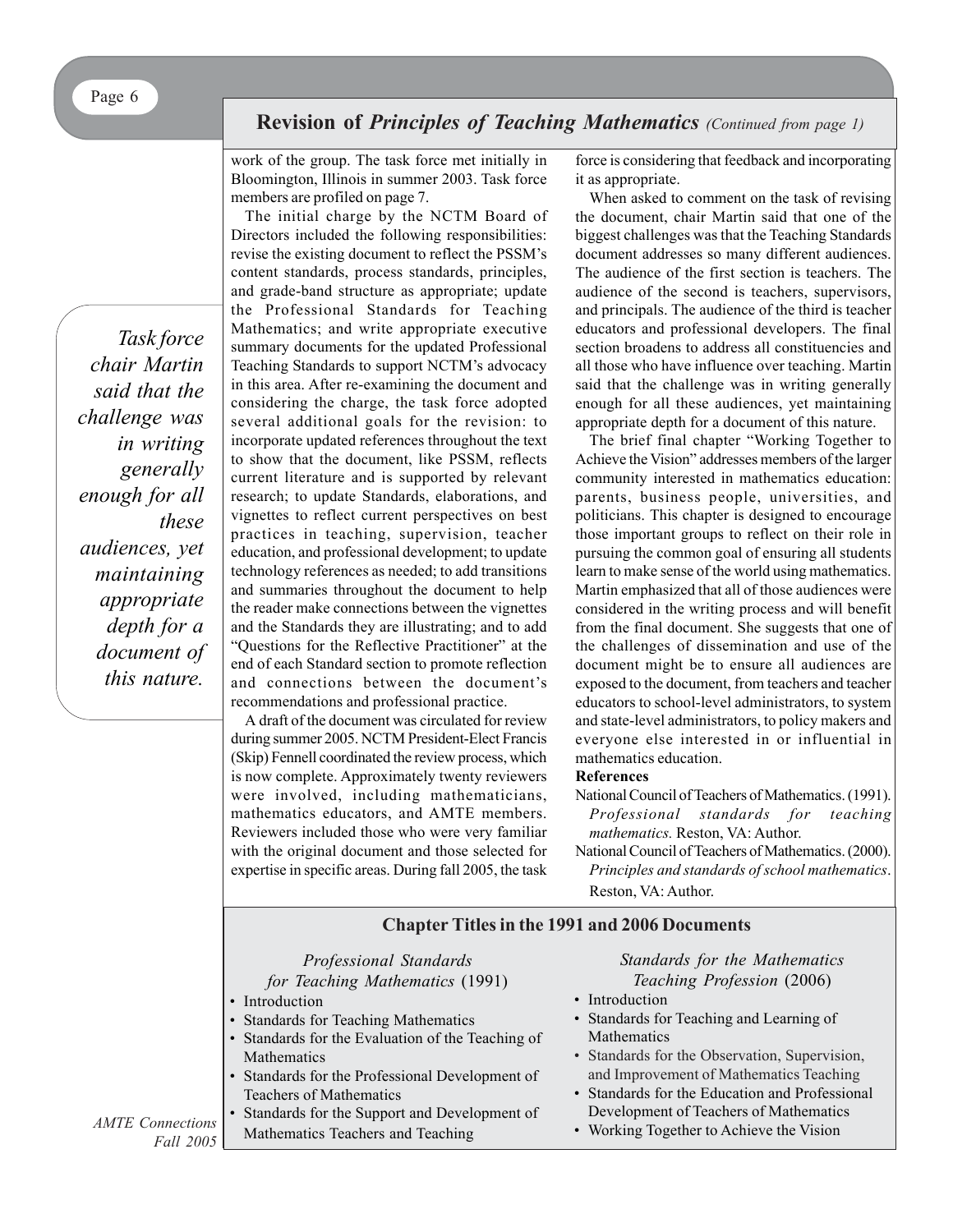The following six mathematics educators were named by then-NCTM President Johnny Lott to the task force charged with revising the 1991 *Professional Standards for Teaching Mathematics.* Martin, Herrera, and Speer are currently AMTE members.

 **Tami S. Martin**, Chair of the Professional Teaching Standards Revision Task Force, is an associate professor at Illinois State University specializing in mathematics education. Her research has focused on the teaching and learning of proof. She has also served on the NCTM Professional Development and Status Advisory Committee. She has authored or contributed to two *Navigations* books as well as a *Curriculum and Evaluations Standards Addenda* book. She has authored or co-authored several research publications and book chapters and has presented at national and international professional conferences.

**Terese (Terry) A. Herrera** has been a mathematics resource specialist for the Eisenhower National Clearinghouse, a position that has involved her in the selection and evaluation of instructional and professional development materials. Her dissertation research focused on teacher change through professional development programs. Her earlier professional experience includes 15 years teaching math in middle and high school classrooms, as well as teaching mathematics methods courses at the Ohio State University. In recent years, her publications and presentations at national conferences have focused on the use of the Internet in teaching K-12 mathematics.

**Timothy D. Kanold** is Superintendent of nationally-recognized and award-winning Adlai E. Stevenson High School District 125 in Lincolnshire, Illinois. Dr. Kanold served as a teacher and Director of Mathematics for 17 years prior to becoming Superintendent. He is the recipient of the Presidential Award for Excellence in Mathematics and Science Teaching, and a past President of the Council for Presidential Awardees in Mathematics. He has served NCTM and NCSM as co-author and presenter of the leadership academies and served on the committee for the development of Teaching Performance Standards in Mathematics. Co-author of 27 mathematics textbooks grades 6-12, Dr. Kanold is a frequent speaker at national and international mathematics meetings.

**Roberta Koss** is a returning member of the Professional Standards for Teaching Mathematics Committee. She is a retired secondary educator who is currently serving as a contract teacher for Texas Instruments. Roberta is a former member of the NCTM Board of Directors and a Presidential Awardee for Secondary Mathematics. She is a co-author of two geometry textbooks and a frequent speaker at state and national conferences.

**Patrick Ryan** is an education specialist for the Ministry of Education in the province of Quebec. He is

#### **Technology Statement Draft** *(Continued from p. 5)*

- model appropriate uses of a variety of established and new applications of technology as tools to develop a deep understanding of mathematics in varied contexts;
- help teacher candidates make informed decisions about appropriate and effective uses of technology in the teaching and learning of mathematics; and
- provide opportunities for teacher candidates to develop and practice teaching lessons that take advantage of the ability of technology to enrich and enhance the learning of mathematics.

If technology is used to improve the learning of mathematics at all levels, students will be better prepared to use technology appropriately, fluently, and efficiently to do mathematics in the techno-rich environments in which they will study and work in the future.

currently working to assist teachers in First Nations schools throughout Quebec. He has taught mathematics courses to pre-service teachers at McGill University. He has served as a member of the planning teams for NCTM Regional Conferences in Montreal and is a member of the Program Committee of the NCTM Annual Meeting and Exhibition in St. Louis in April 2006.

**William R. Speer** is Interim Associate Dean and Director of the Center for Mathematics and Science Education at the University of Nevada, Las Vegas. Dr. Speer is a past president of several professional organizations including the Ohio Council of Teachers of Mathematics, the Nevada Mathematics Council, the Nevada Association of Teacher Educators, the Research Council on Mathematics Learning, and the School Science and Mathematics Association. Dr. Speer is the primary author of *Today's Mathematics*. He has authored numerous articles in various professional journals and has served as editor of two monthly sections of *Teaching Children Mathematics*.

*The task force membership is balanced with three members of the initial writing team (Koss, Kanold, and Speer) and three members who brought a fresh perspective to the document (Martin, Herrera, and Ryan).*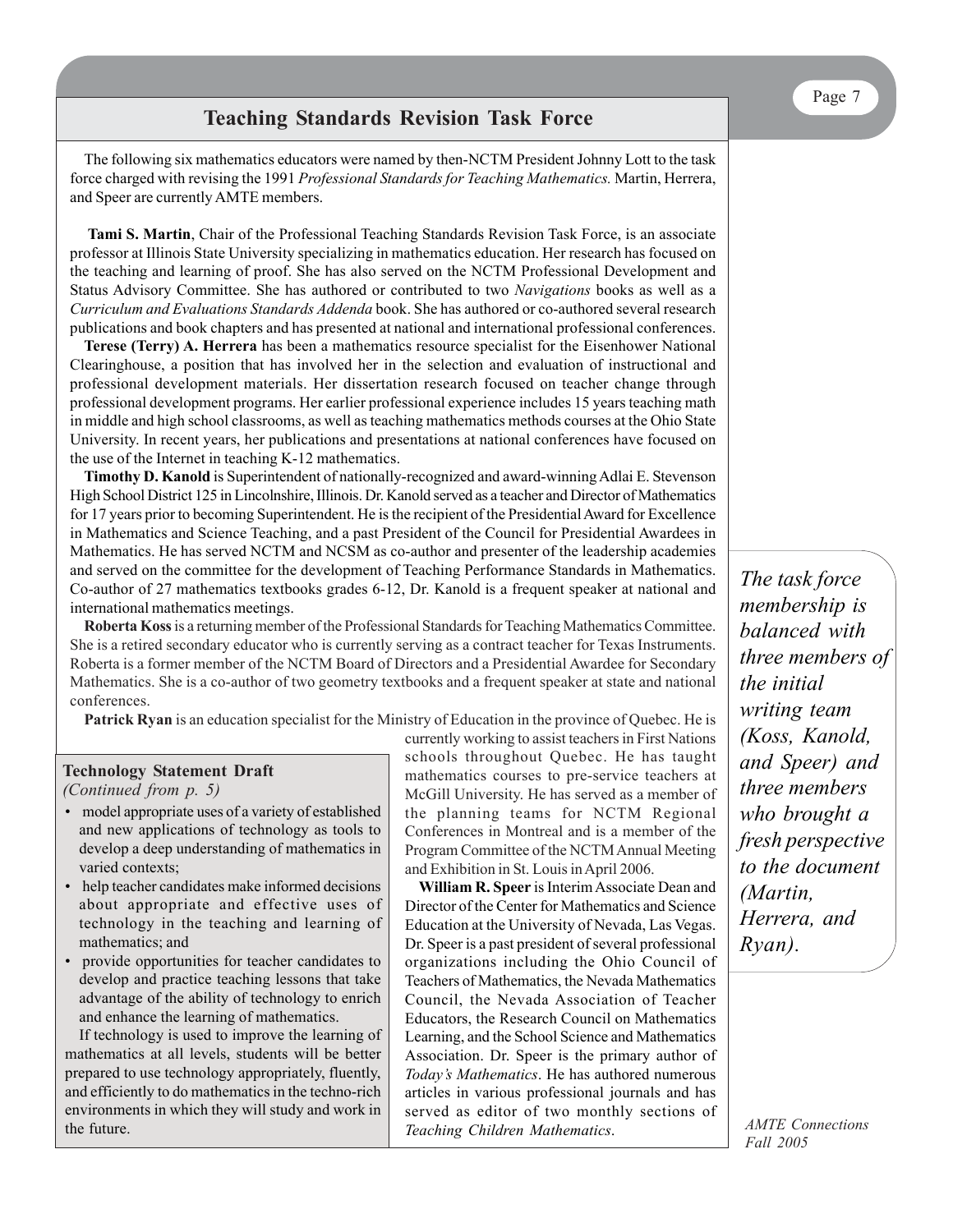## Page 8 *Theory & Practice Question:* **Bridging the Potential Divide between Theory and Practice**

*A common complaint about university courses or professional development is that they are too theoretical and do not provide immediately applicable activities for the classroom. In what ways do you attempt to get teachers (preservice or inservice) to bridge the potential divide between theory and practice?*

### *Response by James Brickwedde, Hamline University,*

*jbrickwedde@gw.hamline.edu*

Over the years of providing professional development in Cognitively Guided Instruction here in Minnesota we have grappled with designing learning communities that reflect the research on how children learn mathematics and how teachers interpret that knowledge into instructional practice. We have built into our work two specific elements that reflect research-based findings.

A teacher's growth and change in practice occurs over time. This clearly matches many other research findings that have demonstrated that teachers learn best when provided professional development that is sustained and supported over time. Building upon this, we designed our summer institutes to automatically include fifteen hours of follow-up support during the succeeding school year. It's an all-in-one package. The follow-up sessions focus intensely on analyzing student work samples drawn from the teacher's own classroom. The analysis helps to clarify what they know about the research, how children learn the mathematics, and how to use that information to shape instructional decision-making. The teachers plan common mathematical tasks as well as for individual goals for the next reflection session. The five three-hour sessions spread typically from September to February to capture the growth of students over time. Case studies are built on three students from the teacher's classroom to focus on the growth of the individual and the changes in teacher decision-making over that portion of the school year.

This structure of one-week summer institute with follow-up support during the school year is replicated for the series of professional development offerings over a three to four year period. Each class focuses on children's development of the mathematics and the teacher interface of instructional decision-making. Through that process the teacher's mathematical content knowledge is specifically developed and expanded.

Another element we have expanded upon during the fulltime, weeklong summer institute is bringing students directly into the week's schedule for teachers to begin working with. While videotapes of students and teachers interacting and physical artifacts of student work are powerful learning tools, there is no replacement for teaching a child. Initially, we only brought students in for two short one-hour sessions during the week. For teachers returning for a third year we built a lab school format of working with students all morning in summer school, then analyzing their work and planning for the next day throughout the afternoon. The extensive teacher growth in this lab class format led us to expand this concept earlier in our work with teachers. Currently, depending on access issues to children, we bring students into the teacher institutes three to four mornings for an hour to an hour and a half each day.

The lab sessions are a combination of "fish bowl" instruction by the course instructor followed by two teachers working with one student, followed by whole group sharing. The session with the students is followed by partner and whole-group debriefing. They discuss what was learned about the students' knowledge of the mathematics and where to go next instructionally. As the teachers grow in their experiences within the institute and from one year to the next, the teachers take on more and more planning for these interviews. They begin to consider carefully how to construct mathematical tasks that will move the students further along the mathematical learning trajectory.

Recently I assisted a school district in writing a grant supported by NCLB dollars through the state. The grant requires that a mathematics department (we are in the Graduate School of Education) be a direct participant. When we asked the mathematicians if they, too, wished to have students for the teachers to work with as part of their work, the response was, "I guess we could, but I don't see the purpose." The purpose, we have found, is that it is the students who motivate the teachers to reflect on their own knowledge of the mathematics as they themselves delve deeper into how the children are constructing their knowledge. It is working with children that the theory becomes practice, where teachers grapple with what makes sense on paper to what works instructionally with

 *It is the students who motivate the teachers to reflect on their own knowledge of the mathematics as they themselves delve deeper into how the children are constructing their knowledge.*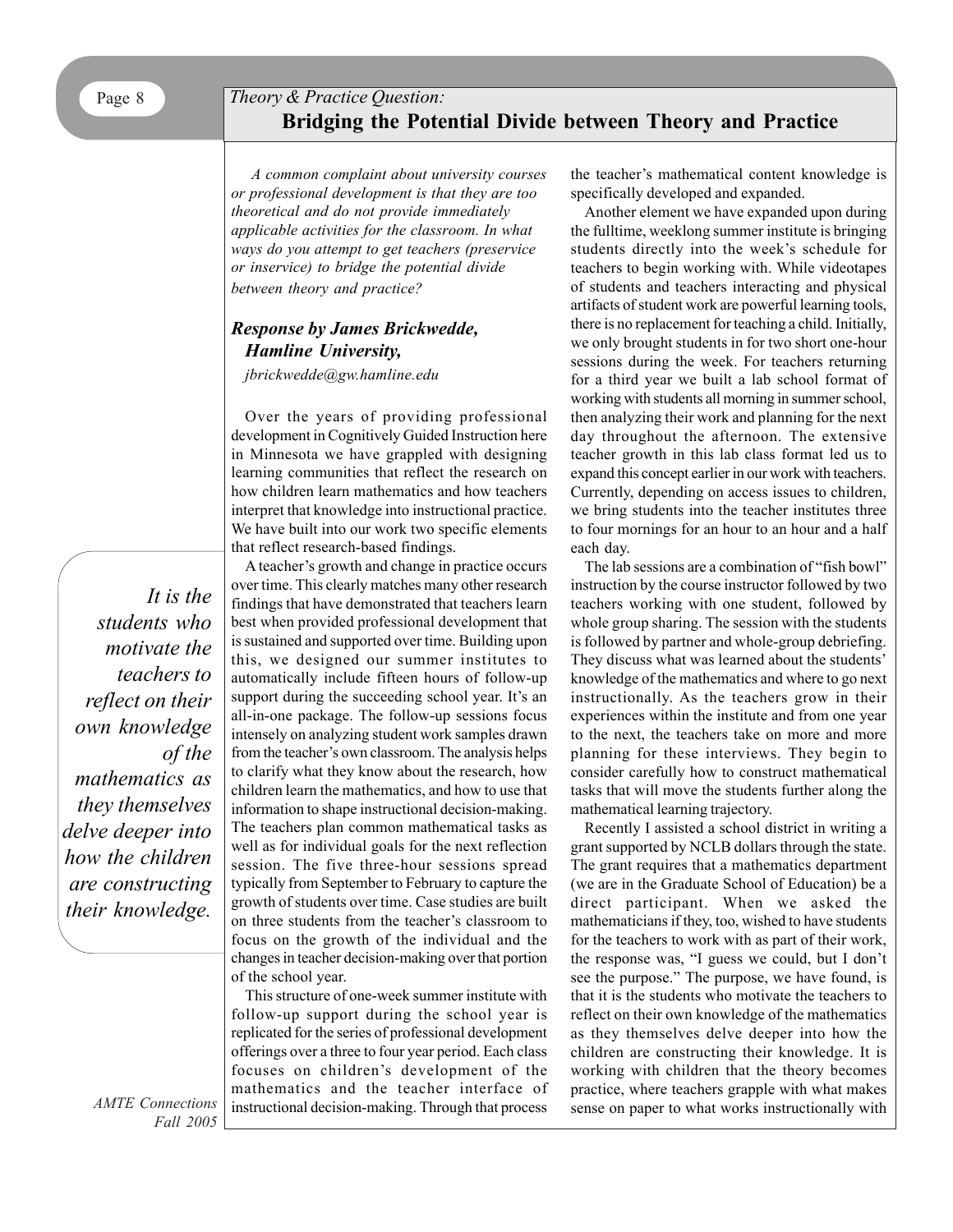the students. The theory makes sense. The more teachers grapple with the problems of practice and the insights offered by theory, the more their own practice is impacted.

### *Response by Cynthia Hernon, Boise State University,*

*cynthiahernon@boisestate.edu and Janet McShane, Northern Arizona University, janet.mcsshane@nau.edu*

Secondary mathematics teachers often argue that many of the required university mathematics content courses have no relevance to the classes that they will teach at the middle school or high school. Abstract algebra is frequently mentioned as one of those classes. An online graduate course entitled Connections: Algebra and Number Theory was developed with the goal of improving teacher content knowledge in abstract algebra and providing opportunities for these teachers to create classroom learning activities that used this mathematical content. The instruction for the course was a collaborative effort between a mathematics professor and a mathematics educator. Course activities and assessments were divided so that the abstract algebra content was 80% of the class and the mathematics education connections were 20% of the class.

The algebra content was separated into four sections. These included a foundations section (a review of terminology and proof techniques), number theory, ring theory, and group theory. A deliberate decision was made to use a textbook that introduced ring theory before the study of groups because the examination of polynomials, i.e. polynomial rings, is an integral part of the secondary school algebra curriculum. Five specific activities were assigned to guide the teachers into making connections between this abstract mathematical content and their teaching practice. The five assignments included participating in an online

discussion of the NCTM Algebra Standards, analyzing an existing online number theory activity (http://www.shodor.org/interactivate/lessons/ clock.html), writing a critique of an article that focused on the teaching and learning of algebra, creating a lesson plan for a topic from ring theory or group theory, and producing a final reflection paper.

The candid and intelligent online discussion of the how the algebra content strands and process standards appeared in each teacher's school established a quality benchmark for subsequent assignments. The online modular arithmetic/ cryptography lesson was viewed as being applicable for both middle school and high school students. A high school teacher modified this lesson for his algebra students and a seventh grade teacher stated that she had never taught clock arithmetic or cryptography to her students, but feels that these topics can easily be included in a seventh grade mathematics class. The teachers overwhelmingly liked the variety of articles provided for the critique assignment and planned to read more of the articles after the course was completed. The lesson plans demonstrated a commitment to promoting student examination of congruence, the factor theorem, the remainder theorem, and symmetry of groups from a theoretical and practical perspective.

In the reflection paper, the teachers were asked to discuss how participation in this course influenced their attitudes toward the study of more abstract mathematics and which aspects of the mathematics content and/or mathematics education connections could be integrated into their teaching practice. With this last assignment the teachers produced papers that were insightful, honest, and rich with detailed descriptions of how they had struggled with learning the abstract algebra content and the place this content has in their teaching practice.

General comments included statements of appreciation for the order in which the concepts were presented, interest in using the online clock arithmetic lesson with their own students, how

*(Continued on the next page)*

### **October's Theory & Practice Question: Spring Issue Theory & Practice Question: Challenging Preservice Teacher Expectations for their Students**

*A common complaint about university courses or professional development is that they are too Are we making progress in ensuring preservice teachers see all students as capable learners and theoretical and do not provide immediately applicable activities for the classroom. In what ways do doers of mathematics? Especially students who historically have not been expected to succeed? How you attempt to get teachers (preservice or inservice) to bridge the potential divide between theory and are we preparing preservice teachers to change these patterns of failure? What successes can we practice? document? What issues persist despite our efforts? What specific strategies have you found to be useful for addressing them?*

AMTE members are encouraged to respond to this question with an essay of 600-1000 words. Submit AMTE members are encouraged to respond to this question with an essay of 800-1000 words. Submit your response to *Connections* Editor Lynn Stallings (Istalling@kennesaw.edu) by February 1 to ensure consideration for the spring issue.

*Mathematics teachers often argue that many of the required university mathematics content courses have no relevance to the classes that they will teach at the middle school or high school.*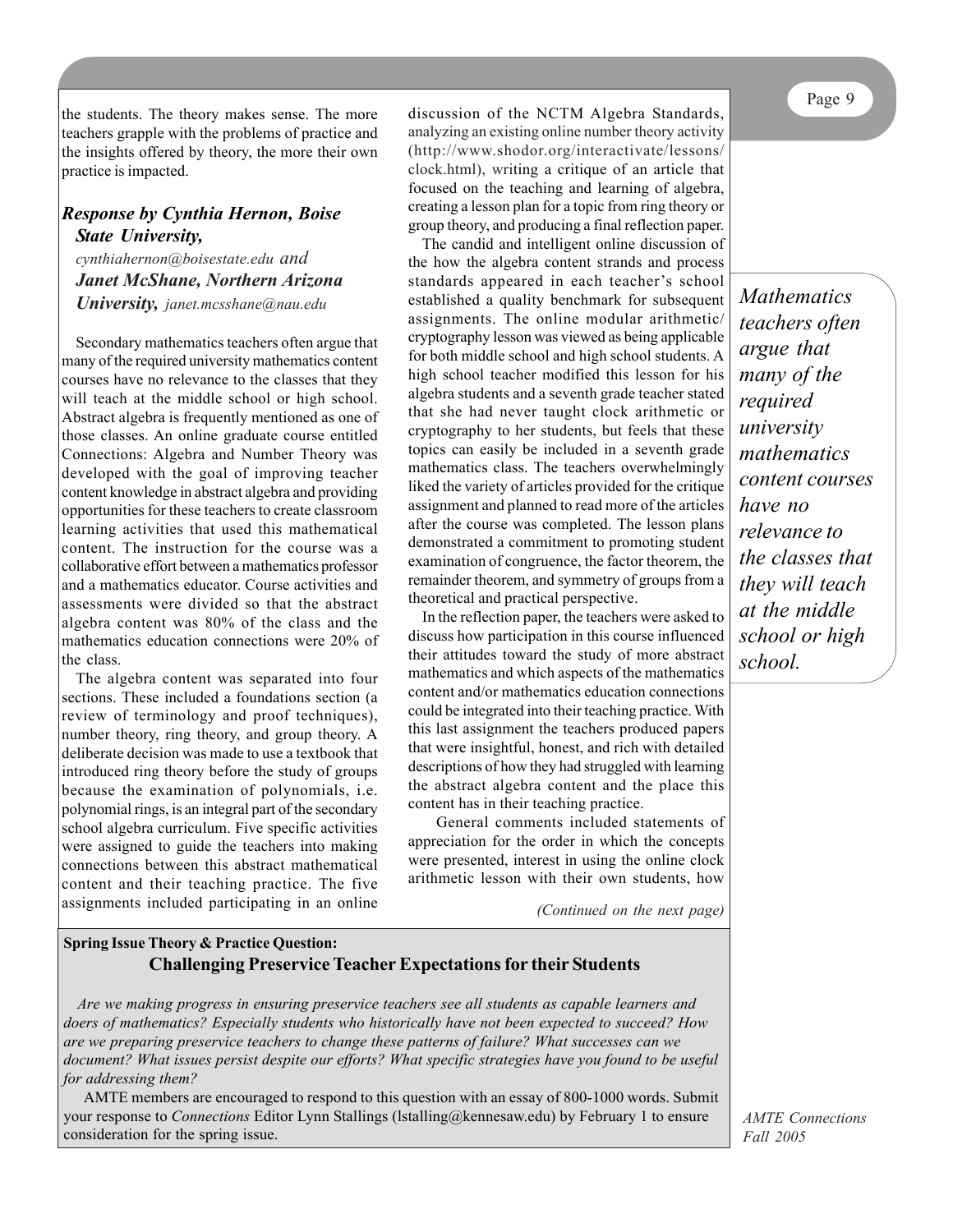Page 10 **Theory & Practice Question: Bridging the Potential Divide Between Theory and Practice**

### *Response by Hernon and McShane*

*(Continued from previous page)*

valuable the articles will be as a source for improving the teaching of algebra, and an understanding of "how often these topics creep into the basic levels of algebra that we teach." In particular, the teachers thought examining ring theory before the study of groups allowed them to study concepts that paralleled those in secondary algebra courses. One individual summarized the connections as "providing a richer concept of the different number sets" and demonstrating "how humbling it is to see what a small part of the picture is taught in high school regarding polynomial rings."

For us, as instructors, the most significant comments related to the perceived connections between the content of this university mathematics class and the teaching of secondary mathematics. Teachers remarked that seeing and using these connections when teaching will hopefully lead to a deeper understanding by students. They felt that their own mathematical awareness became more acute, the algebra content connections among the different 7-12 mathematics courses became more obvious, and the value of knowing the theory behind the algebra became more apparent. Summer 2005 was the first time that this course was taught, but we believe that the mathematics education component of this content course successfully connected the abstract algebra concepts to the teaching and learning of algebra in the secondary schools. One teacher remarked that even when the work in this abstract algebra class did not directly correspond to the topics he was teaching the increased confidence in his knowledge of algebra made him a better teacher.

*One way to bridge the divide is having course design be responsive to developments in the school system.*

### *Response by Larry Lesser, University of Texas at El Paso, lesser@utep.edu*

One way to bridge the divide is having course design be responsive to developments in the school system. I taught at the University of Northern Colorado while Colorado's K-12 schools were in the process of moving towards a legislated development of content standards and performance-based assessments. So I articulated standards for our secondary math methods course, we explored and thoroughly analyzed a Colorado Grade 11 performance assessment task and its scoring rubric, and had critical discussion of the various levels (local, state, national) of mathematics standards (Lesser 1999). Such critical discussion was also part of a technology course I've taught at the University of Texas at El Paso for present and future secondary math teachers. In that course, we were not merely cheerleaders for the power of technology, but also explored and discussed each form's limitations, tradeoffs and real-life pitfalls (Lesser, in press).

The "conceptual mathematics" course for preservice elementary teachers I've taught at UTEP was also designed with numerous strategies to bridge theory and practice. First, the course was one of three courses taught in an integrated block, making it easier for all three faculty to sit in on and contribute to parts of each other's courses, connecting domains of content and pedagogy. Also, the block was field-based and held each meeting in an actual elementary school with student demographics fairly representative of schools where preservice teachers might likely be placed. On the weekdays our block did not meet, those students spent half-days in assigned internship schools, a great source of real discussion the next day! The semester's built-in microteaching, lesson plans, Parent Power Night, and opportunity for teacher observations and collaborations, gave further authenticity to course objectives.

Also, as part of a goal for UTEP's Carnegie Foundation TNE (Teachers for a New Era) grant, we are working to identify strategies to support new teachers in those crucial first 3 years (where turnover is so high). We have offered conferences and workshops on topics most requested by teachers (e.g., classroom management, technology). Resources identified include Salas, Tenorio, Walters, and Weiss (2004) as well as the elementary, middle and high school versions of NCTM (2004).

I have renewed appreciation for the difference between theory and practice after getting recent fulltime precollege teaching experience myself. After 8 years of full-time teaching at Assistant and Associate Professor levels, I spent two years teaching a wide range of students and classes (Algebra I, Geometry, Algebra II, Precalculus, Calculus) at a high school in Houston and this has hugely informed and grounded my subsequent work with teachers.

When I teach teachers, we read and talk explicitly about the tension between theory and practice. Dooley (1998) describes how theory and practice can be bridged via conversations that include students' metaphors and images of teaching. And while we have built into our courses many valuable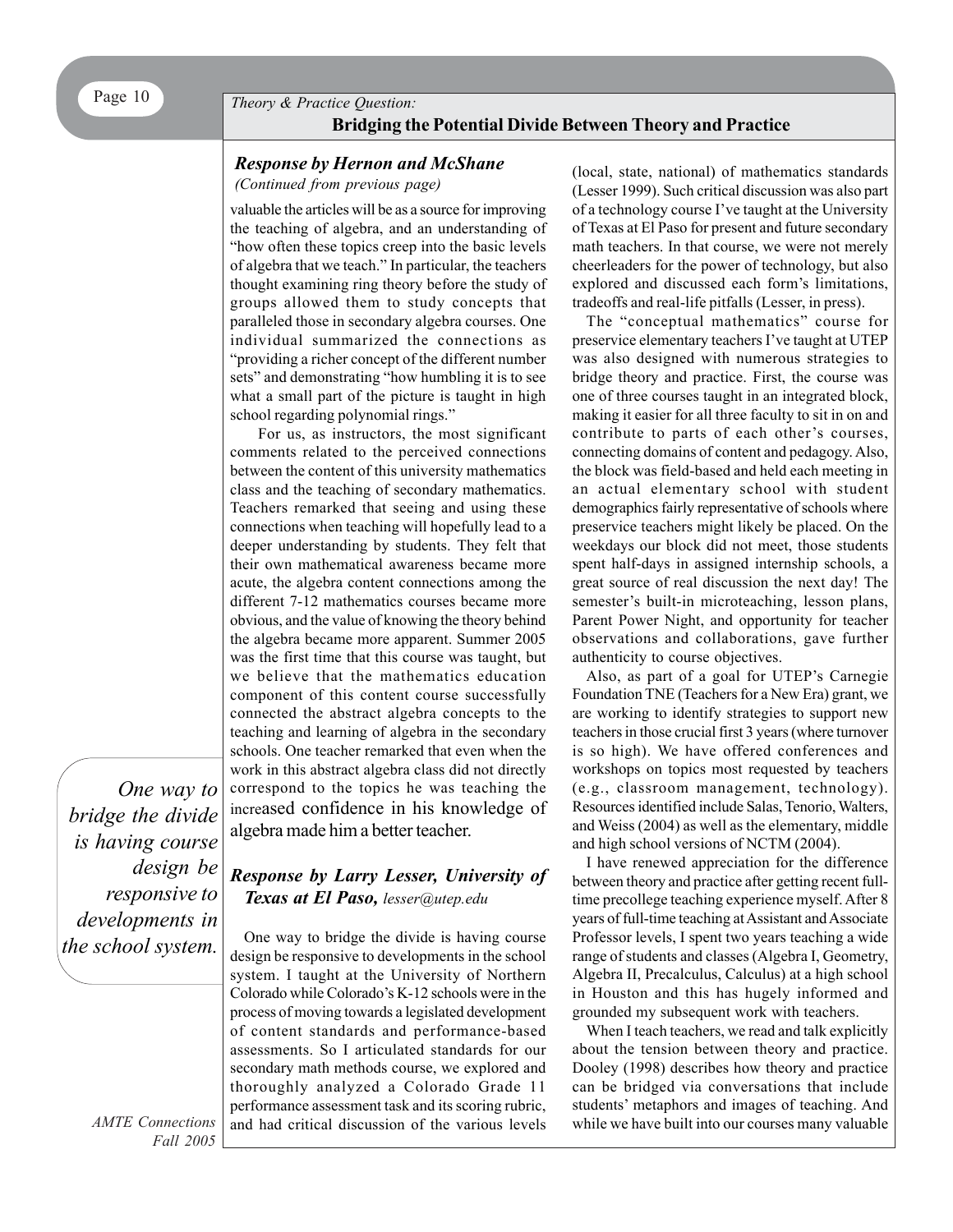### *Response by Lesser*

ways for students to get various types of experience, it is also important to remind ourselves that field experiences do not always yield perfect or complete knowledge. In particular, Feiman-Nemser and Buchmann (1985, p. 63) articulate three pitfalls of experience: "The familiarity pitfall arises from the fact that prospective teachers are no strangers to classrooms. The two-worlds pitfall arises from the fact that teacher education goes on in two distinct settings and from the fallacious assumption that making connections between these two worlds is straightforward and can be left to the novice. The [cross-purposes] pitfall arises from the fact that classrooms are not set up for teaching teachers."

#### **References**

- Dooley, C. (1998). Teaching as a two-way street: Discontinuities among metaphors, images, and classroom realities. *Journal of Teacher Education*, 49(2), 97-107.
- Feiman-Nemser, S. and Buchmann, M. (1985). Pitfalls of experience in teacher preparation. *Teachers College Record*, 87(1), 53-65.
- Lesser, L. M. (1999). Investigating the role of standards-based education in a pre-service secondary math methods course. In M. L. Powers and N. K. Hartley (Eds.), *Promoting Excellence in Teacher Preparation: Undergraduate Reforms in Mathematics and Science*, pp. 53-64. Ft. Collins, CO: Colorado State University.
- Lesser, L. M. (in press). Teachers' technology class continues discussion of pitfalls. *Mathematics Teacher*
- National Council of Teachers of Mathematics (2004). *Empowering the Beginning Teacher of Mathematics*. Reston, VA: NCTM.
- Salas, K., Tenorio, R., Walters, S., Weiss, D. (Eds.) (2004). *The New Teacher Book*. Milwaukee, WI: Rethinking Schools.

### *Response by P. Mark Taylor, University of Tennessee, pmark@utk.edu*

Between the assessment scheme of the methods course and the ongoing lesson study, the merging of theory and practice has become the theme of our secondary mathematics education program. At the University of Tennessee, we have the advantage of teaching mathematics methods while they are beginning their full year of internship (or student teaching). I have made a real push this year to have most of the grade for the course dependent on what

*(Continued from previous page)* they do in the internship. The rubric for the work, however, is based on the "theoretical stuff" from the methods course. In other words, I force them into seeing the need to work out how the theoretical methods that I am teaching can be applied in their classroom.

> One of the assignments that I added for this past year was the teaching methods notebook. It is basically a journal to keep track of what new methods they are trying, how they implemented them, how the students responded, and what they will try differently next time. This is presented as a tool for reflection, which it is, but it is really an accountability tool. On any given week, I can ask them to turn in their notebook and check to see that they are using what we are covering in the methods course.

> Another tool is the problem solving notebook. During the methods course I first have them do problems of the week as mathematics learners. I have them write out very thorough solutions using multiple representations, complete sentences, and logical arguments. After a few weeks, they are asked to try out a particular problem with their students and to report the results in our methods course the following week. Eventually, they are asked to implement a problem of the week for their students for the rest of the semester. Special attention is given to whether the problems are used for introduction, as the central learning activity, or for practicing a technique or algorithm. All of this work gets documented in the problem solving notebook.

A third notebook is dedicated to documenting their implementation of different assessment tools and reflections on their effectiveness. This establishes the expectation that they will go beyond, tests, quizzes, and homework. It also reinforces the use of informal assessment schemes beyond "walking around the room to make sure they get it."

*(Continued on page 15)* Beyond "trying out" techniques, they have to truly dig in and investigate how to make it work as a result of the lesson study assignments that they must complete. The lesson study process that I have them work through is a two-semester process. In the methods course, I have teams of three or more develop research-based lessons. Interns, and sometimes mentoring teachers, take turns teaching the lesson in their internship and the others on the team observe. They go through a debriefing time and revise the lesson based on assessment data. Every part of the original lesson must be justified by research and any change must be justified by assessment data collected and analyzed. The second stage is then done in the spring as their

*Between the assessment scheme of the methods course and the ongoing lesson study, the merging of theory and practice has become the theme of our secondary mathematics education program.*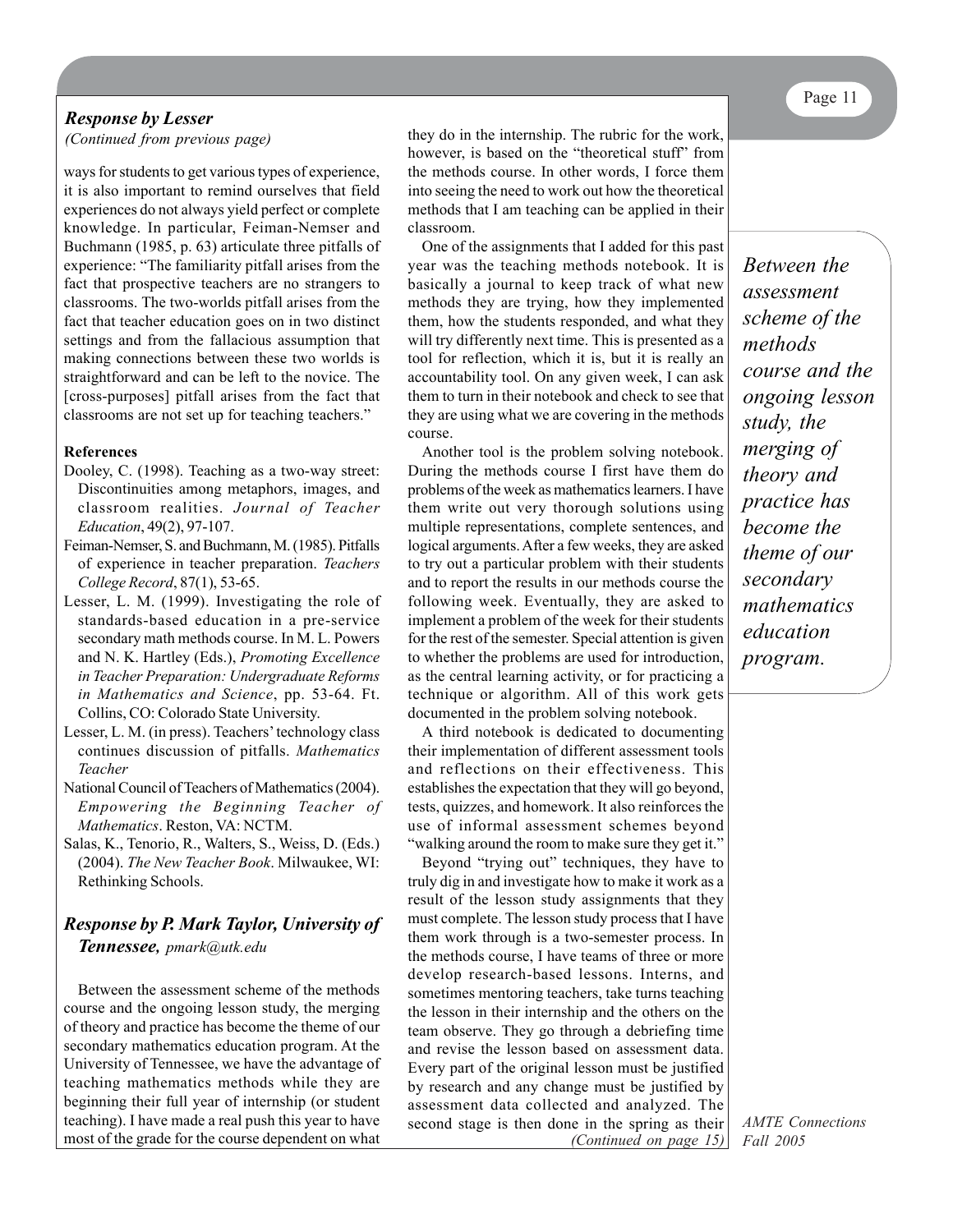### **Evaluation of the NSF Local Systemic Change Program: Implications for Preparing New Teachers of Mathematics**

#### *by Iris R. Weiss, Horizon Research, hri@horizonresearch.com*

In 1995, the National Science Foundation (NSF) launched the Local Systemic Change (LSC) through Teacher Enhancement program. The program was based on the understanding that both teachers and instructional materials play a crucial role in the classroom. Providing extensive, high quality professional development to deepen teachers' knowledge and enhance their skills would have little impact if those teachers were given ineffective materials to use in the classroom. At the same time, incorporating findings from research on teaching and learning into new instructional materials would have little impact if the teachers lacked the knowledge and skills to implement them well.

The primary emphasis of the LSC was professional development for teachers of mathematics/science around the research-based instructional materials that would be used in their classrooms. The idea was that that rather than serving "volunteer" teachers, all teachers in a district (or set of districts) would participate in intensive professional development so that all students would benefit. Projects were free to design whatever approaches they believed would be effective in their contexts. Whatever the individual design, however, LSCs were guided by a common set of principles to achieve their overarching goal of improved instruction. These principles included the following:

- Using well-prepared professional development providers whose backgrounds include in-depth content understanding and expertise in K–12 mathematics/science education;
- Establishing a supportive and collegial professional development culture that facilitates teacher learning;
- Providing experiences that deepen teachers' knowledge of the mathematics/science content in the curriculum and the pedagogy needed to teach this content;
- Providing opportunities for teachers to explore and become conversant with research-based instructional materials and the appropriate pedagogy for using these materials in their classrooms; and
- Providing support for teachers in content, pedagogy, and materials over the course of implementation.

By 2002, a total of 88 projects had received funding through the LSC program, roughly half of which involved mathematics teachers at the elementary and/or secondary levels. As part of the LSC program, NSF also funded a "core" evaluation, where project evaluators collected data using common instruments and procedures so the results could be aggregated across projects. Core evaluation data collection activities included observations of professional development sessions, interviews with teachers and project staff, questionnaires administered to teachers and principals, and classroom observations. (See http://www.horizonresearch.com/LSC/news/ for reports on the LSC core evaluation findings.)

The purpose of this article is to share results from the LSC that have implications for the preparation of future teachers of mathematics. It is important to note that the teachers targeted by the LSC tended to be somewhat better prepared than is typical nationally. For example, 29 percent of observed "baseline" lessons in LSC districts were judged to be of high quality compared to only 15 percent of lessons of a nationally representative sample. These data are not surprising—districts participating in the LSC had access to leaders who were conversant with principles of mathematics instructional improvement, and were able to secure major federal funding for their work, in many cases because they could point to work that was already underway. Areas that proved challenging in the LSC are likely to be even more challenging for mathematics teachers generally, increasing the importance of addressing these concerns in initial teacher preparation as well as in on-going professional development.

Based both on teacher self-report data and evaluator observations, the LSCs had a positive impact on mathematics classroom practice. Longitudinal analyses indicated a link between participation in LSC professional development and a classroom culture that was conducive to investigation (e.g., arranging seating to facilitate student discussion; using open ended questions; requiring students to supply evidence to support their claims; and encouraging students to consider alternative explanations.) LSC professional development was also related to an increased use of investigative practices, including having students work on models/simulations; and write reflections in a notebook or journal, as well as enhanced quality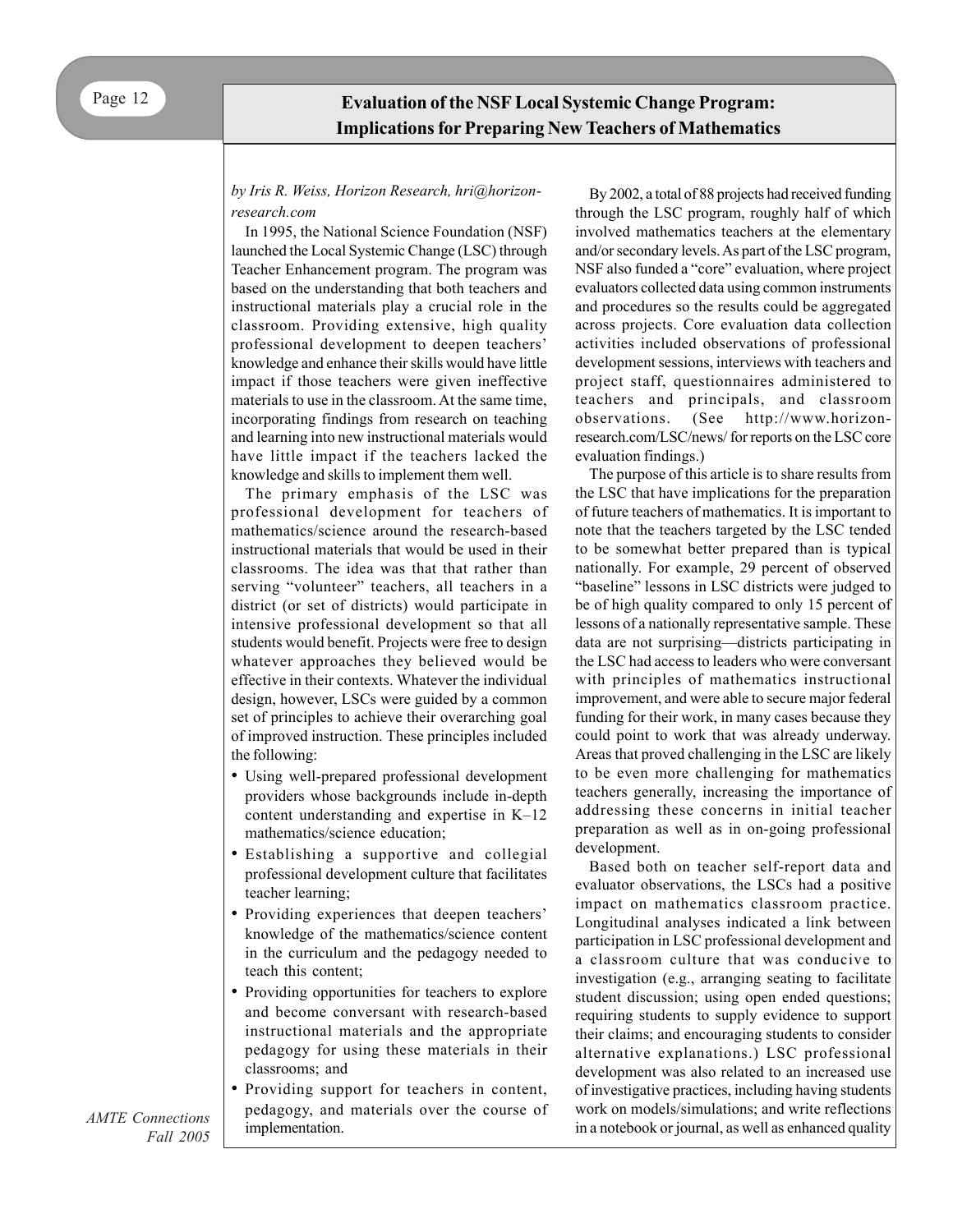Page 13

of the content presented to students, and more attention to sense-making.

It is important to note, however, that even teachers with intensive LSC professional development continued to struggle with key elements of teaching for understanding. The glass is either half full or half empty, depending on one's perspective. On the one hand, participation in the LSC had a positive impact on a large number of important indicators of high quality instruction. At the same time, there was considerable room for improvement even among the teachers who had participated in substantial amounts of professional development. For example, in one of the cross-site analyses, 59 percent of mathematics lessons of treated teachers were rated highly on questioning strategies compared to only 27 percent of untreated teachers. Many teachers

also had difficulty in engaging students intellectually with important ideas relevant to the focus of the lesson; portraying mathematics as a dynamic body of knowledge continually enriched by conjecture, investigation, analysis, and proof/justification; providing adequate time and structure for "sensemaking;" and creating a classroom culture that included intellectual rigor, constructive criticism, and challenging of ideas.

Both the extent of teacher participation in LSC professional development and the use of the research-based instructional materials were associated with higher evaluator ratings of lesson quality. As can be seen

CONTEMPORARY ISSUES IN

in Figure 1, lessons that were taught by teachers receiving treatment *and* based on the LSCdesignated instructional materials were twice as likely to receive high ratings as were lessons of untreated teachers who were not using those materials.

Findings from the core evaluation also support the LSC program's emphasis on having teachers implement the research-based instructional materials as designed by their developers. Teachers who participated in LSC professional development were also considerably more likely to use their project's designated, research-based instructional materials in the classroom. The more closely a lesson adhered to the instructions provided in the teacher's manual, the more likely it was to be rated effective. Lessons *(Continued on page 14)*



Figure 1: Lessons varied in their rating on important indicators of high quality instruction.

> *CITE* is an online, peer-reviewed journal, available at http://www.citejournal.org. This journal is jointly sponsored by five professional associations, including AMTE.

The other associations are AETS, NCSS-CUFA, CEE, and SITE. The journal's online medium also allows authors to demonstrate the technologies about which they are writing, including video and audio segments, animation, virtual reality, Web links, and simulations. The mathematics education editors of the *CITE* are Iris Johnson (johnsoid@muohio.edu) and Ginny Keen (ginny.keen@wright.edu).

**INTECHNOLOGY AND TEACHER EDUCATION** 

The mathematics education article in the current issue is "A Taxonomy of Software for Mathematics Instruction" by Terri L. Kurz of California State University, Bakersfield and James A. Middleton and H. Bahadir Yanik of Arizona State University. Following is the abstract of their paper:

The potential to use mathematics software to enhance student thinking and development is discussed and a taxonomy of software categories is outlined in this paper. Briefly, there are five categories of tool-based mathematics software that can be used fruitfully in a mathematics curriculum: a) review and practice, b) general, c) specific, d) environment, and e) communication. A description of the affordances and constraints of the five types of software and how each facilitates different aspects of student learning clarifies the ways in which diverse off-the-shelf offerings can be used to address the goals of mathematics instruction, from building basic skills to exploring mathematical applications in the real world.

*It is important to note, however, that even teachers with intensive LSC professional development continued to struggle with key elements of teaching for understanding.*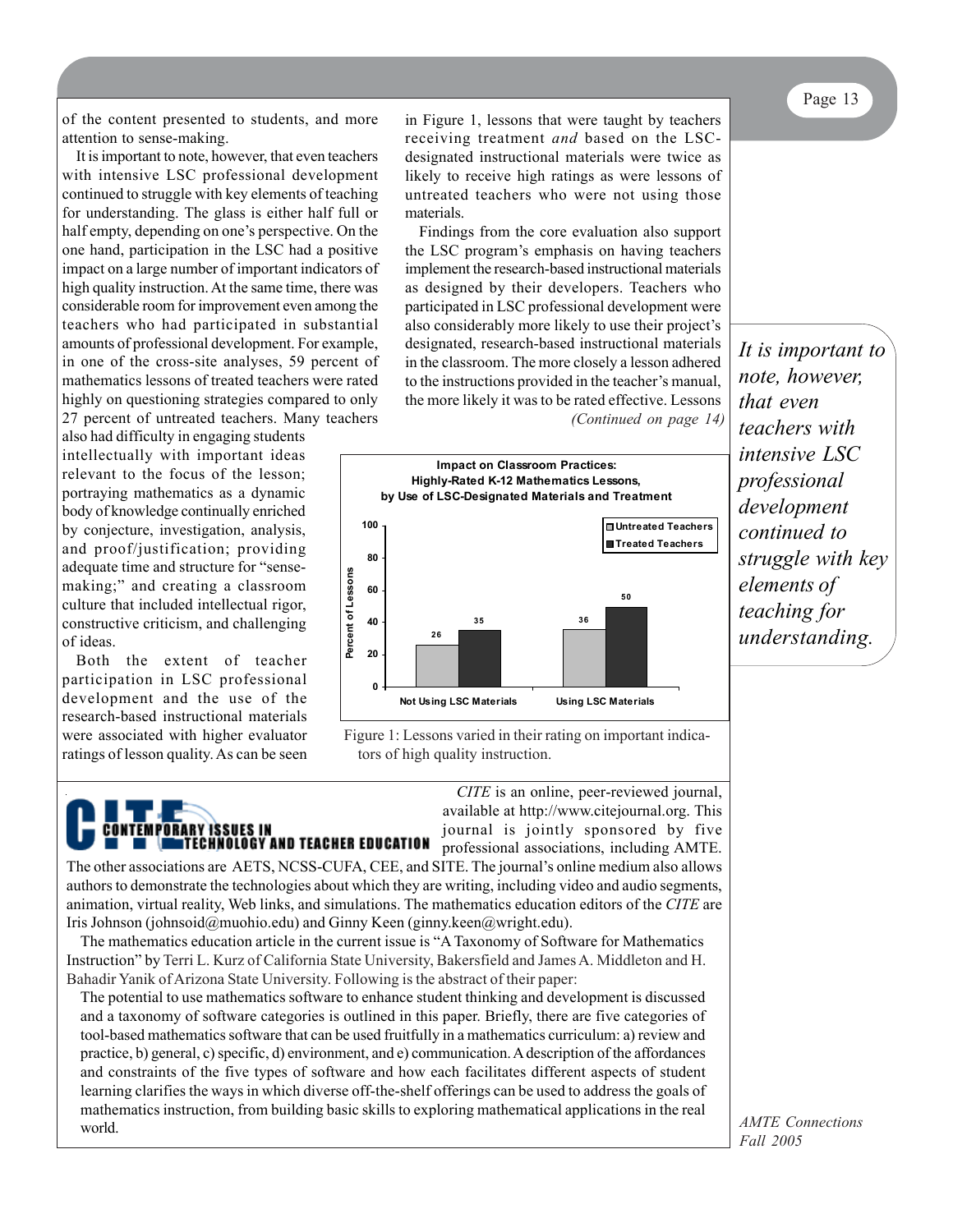that were implemented essentially as designed were much more likely to be judged as high quality, providing students a substantial opportunity to learn important mathematics. (See Figure 2.)

As a complement to the core evaluation, where project evaluators observed a random sample of lessons in each LSC, a number of PIs were asked to visit mathematics classrooms to get their own sense of how teachers were translating the LSC professional development to their practice. Although the PIs used different criteria to select the teachers – in some cases deliberately looking at both "pioneers" and "resistors" – the results were strikingly similar, as the following two excerpts from PI write-ups illustrate. Modeling effective practices for teachers was not sufficient; there is an apparent need to address issues of mathematics conceptual development more explicitly.

*Also we could not see any evidence that [the teacher] understood how the content in the lesson fit into the big picture of the unit… She asked questions and her behavior indicated that she was cognizant of student thinking. However we did not see any evidence of a focus on student conceptual development.* (PI, K–8 mathematics project)

*In all three lessons observed, teachers did not demonstrate that they understood the content or how the concepts in the lessons they were teaching fit into the concepts in the unit. They tended to zero in on the minutiae of a particular lesson and apparently did not recognize how the lessons fit into the bigger picture of the unit.* (PI, 6–12 mathematics project)

often viewed as the most talented and creative. But most teachers have neither the time nor the expertise to develop high quality instructional materials on their own. The LSC results suggest that we would do better to help teachers understand the learning goals and design principles of the instructional materials designated for their use, and encourage them to implement high quality materials as their developers intended.

The dilemma, of course, is how to prepare prospective teachers to deal with situations where the materials they are expected to use have serious flaws, cases where implementing instructional materials as intended seems unlikely to lead to student understanding. Some pre-service educators advocate focusing on "principles" that teachers will be able to use to decide if their instructional materials need to be modified and how. It will be important to track such efforts to see if the modifications that teachers make in these instances are in fact improvements, or if it would be better to have teachers follow even weak instructional materials essentially as designed.

Moving from instructional materials to instructional strategies, the LSC findings suggest that pre-service educators need to walk a fine line in developing the vision of quality instruction. On the one hand, it is important to introduce prospective teachers to current thinking in mathematics education. At the same time, it is important that preservice educators do not imply that every "reformoriented" element is to be embraced, and everything

*better to help teachers understand the learning goals and design principles of the instructional materials designated for their use, and encourage them to implement high quality materials as their developers intended.*

*We would do*

*AMTE Connections*

*Fall 2005*

**Implications for Pre-Service Education**

Traditionally, as a part of their pre-service preparation, prospective teachers are asked to create units/lesson plans from scratch. This practice appears to carry over into their in-service experience. In fact, teachers who modify the activities in their instructional materials, bring in activities to supplement the district's instructional materials, or develop their own, are



Figure 2: Lessons varied in their implementation of instructional materials as designed.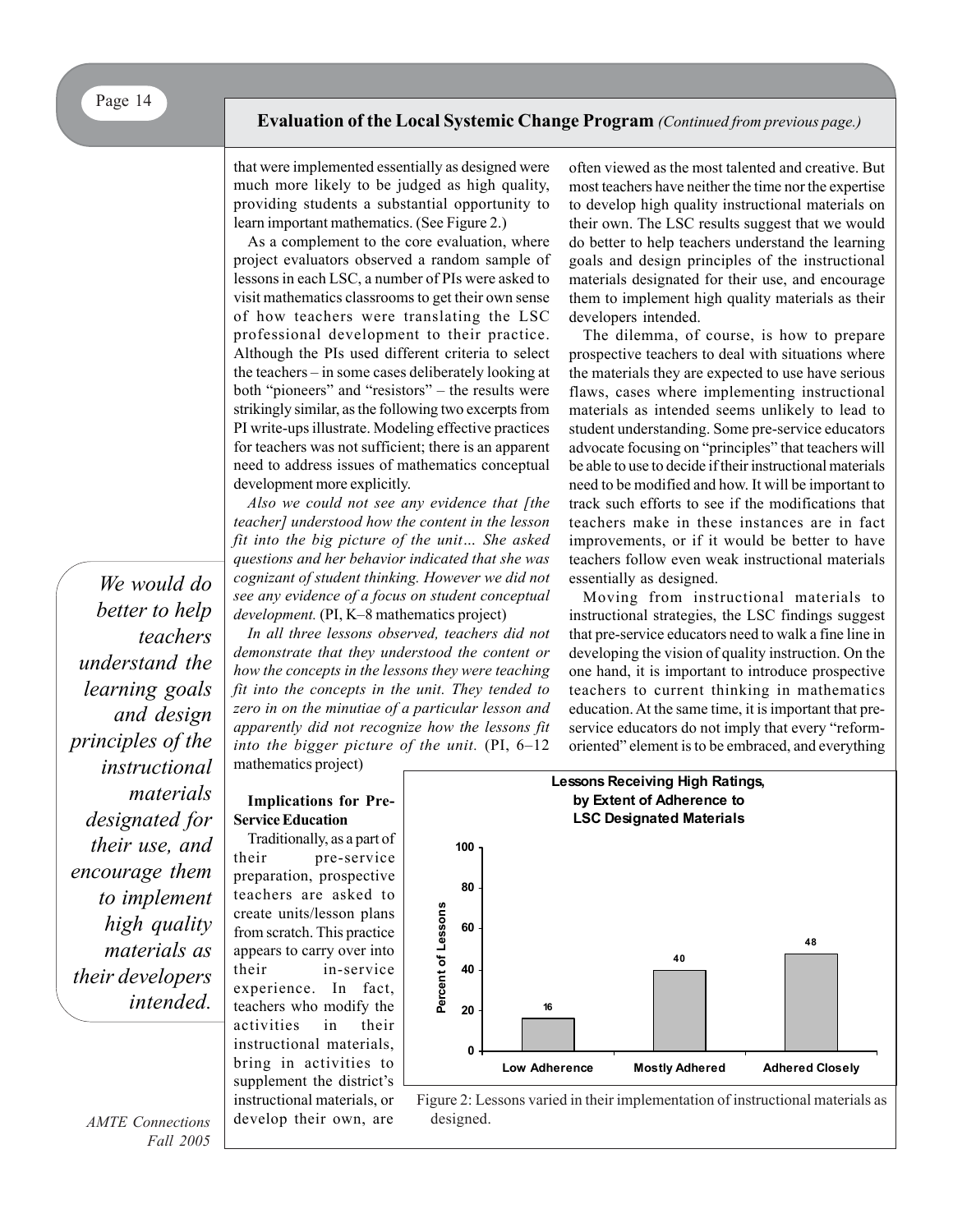that is "traditional" is to be abandoned. The point is not to create advocates for "features" of reform, such as use of manipulatives, but rather to help teachers-in-training focus on the substance of reform: teaching for understanding.

As part of developing this vision, prospective teachers could be given opportunities to analyze a variety of lessons in relation to these key elements of high quality instruction, particularly identifying the key mathematics ideas, and how teacher questioning and periodic summarizing, ideally bringing in student ideas, can be used to enhance student conceptual understanding. The challenge is increased, of course, by the fact that pre-service educators typically do not know where their graduates will teach nor what instructional materials they will use. The only plausible approach may be to give prospective teachers practice in ferreting out the key mathematics ideas in various materials if the authors are not explicit, and considering how to keep the mathematics in the foreground while engaging students with various activities.

Based on the LSC experience, pre-service educators will need to not only model teaching for

**Bridging the Potential Divide between Theory and Practice**

#### *Response by Taylor*

#### *(Continued from page 11)*

*Theory & Practice Question:*

official action research project. They can do a new lesson or further revisions of the same lesson. The products include a paper and a presentation at our capstone research conference. Hence, this lesson study process is the overarching theme of the entire program. It connects all of the classes and the internship itself and carries over into how they should approach professional development as they begin their teaching careers – one lesson at a time.

The best example of this approach was the preservice member of a professional development team (PDT) as a part of the Appalachian Collaborative Center for Learning, Assessment, and Instruction in Mathematics (ACCLAIM) project. Each professional development team consists of a group of local teachers within a school or district along with a preservice teacher and a professor from their program. In this case, the preservice teacher was an intern and the lesson study fit into the PDT goal of improving the algebra curriculum. She completed her final lesson study along with inservice teachers at the school.

She summarized the impact of this experience in this reflection: "By using the lesson study process, we have discovered some effective teaching methods that have had a positive impact on our team. Lesson study has helped us to grow not only as individual teachers but has also assisted us in uniting as a team and aligning our algebra curriculum across our middle and high school courses. Because of the extent of research and collaboration required in a lesson study, this project has been an incredible instrument for pulling together my coursework and aligning it with my role as a preservice member of the professional development team. The lesson study has also provided a resource for future teachers to use when teaching the function concept and it has given me a true team experience to duplicate as I join other professional teams in the future. I would encourage all other teaching professionals to participate in lesson study, for as educators we should constantly strive to improve our teaching strategies, and lesson study is an invaluable tool for doing so."

understanding in both mathematics and education courses, but also to focus explicitly on key aspects of teaching for understanding. In particular, prospective teachers need to recognize that the purpose of using activities is not simply to engage the students, but to help them learn powerful mathematics; they need to be able to see how instructional activities are tied to learning goals, and understand how a sequence of activities is intended to introduce, develop, and solidify attainment of the learning goals. In other words, rather than emphasizing particular reform-oriented pedagogies, the vision of high quality instruction should emphasize the need for important and developmentally-appropriate mathematics learning goals; the need to understand how particular instructional activities within and across grades relate to those learning goals; the importance of creating a learning environment that is simultaneously supportive of, and challenging to, students; and, vitally, attention to appropriate questioning and helping students make sense of the mathematics concepts they are studying.

 *In particular, prospective teachers need to recognize that the purpose of using activities is not simply to engage the students, but to help them learn powerful mathematics.*